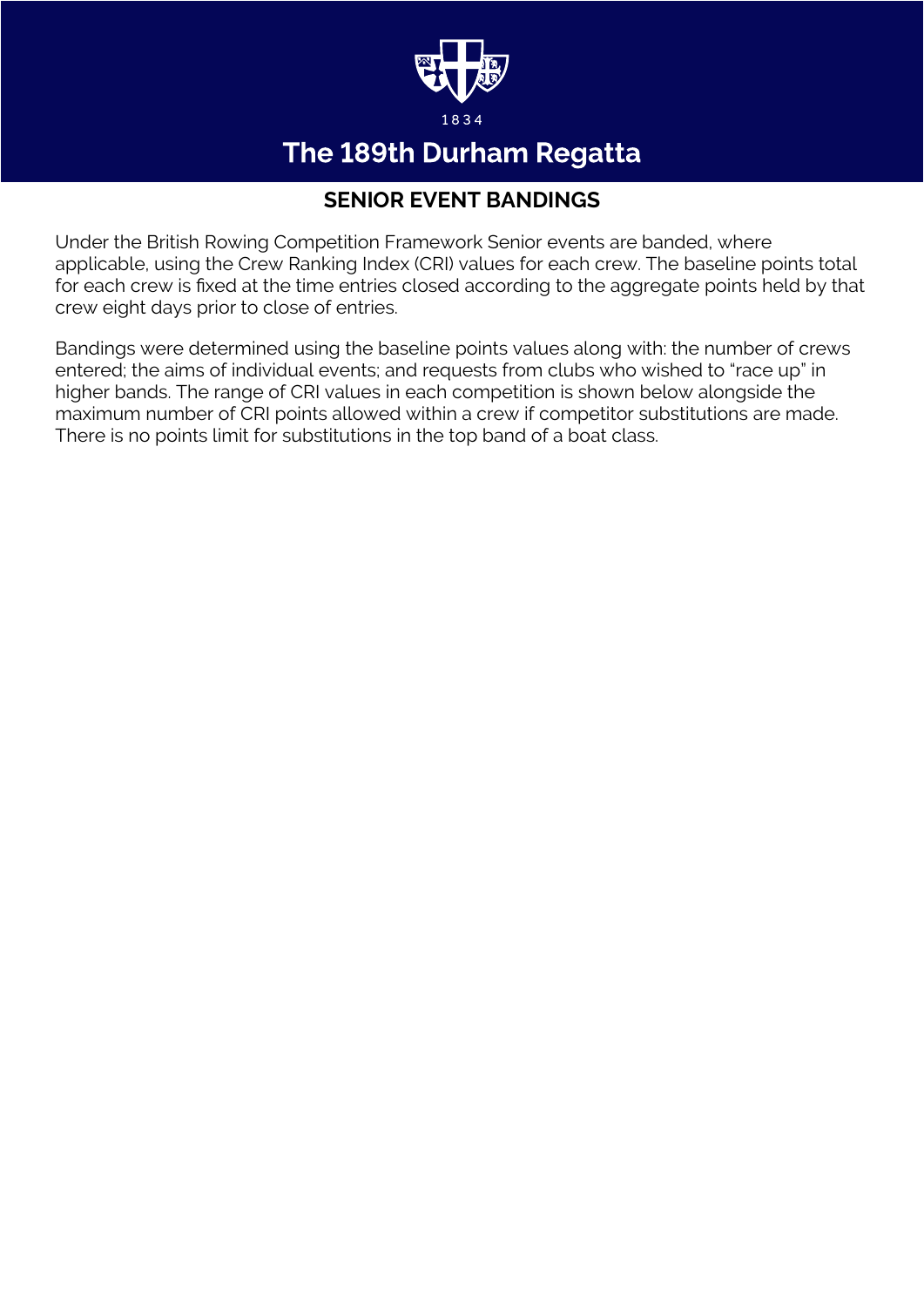

# The 189th Durham Regatta

### **Saturday Bandings 2022**

| <b>Event</b>        | <b>Band</b>         | # of entries   | <b>Minimum CRI</b> | <b>Maximum CRI</b> | <b>Subs ceiling</b><br>(125% of max.) |
|---------------------|---------------------|----------------|--------------------|--------------------|---------------------------------------|
| Op.Eli 8+           | <b>Elite</b>        | 6              | 424                | 1666               |                                       |
| Op.BI 8+            | <b>Intermediate</b> | 6              | 126                | 386                | 483                                   |
|                     | <b>Beginner</b>     | 10             | 15                 | 90                 | 113                                   |
| W Eli 8+            | <b>Elite</b>        | 5              | 471                | 1321               | $\overline{\phantom{0}}$              |
| <b>W BI 8+</b>      | Intermediate        | $\overline{7}$ | 90                 | 378                | 473                                   |
|                     | <b>Beginner</b>     | 8              | $\circ$            | 47                 | 59                                    |
| Op Eli 4+           | <b>Elite A</b>      | 6              | 213                | 871                | $\overline{\phantom{0}}$              |
|                     | <b>Elite B</b>      | $\overline{4}$ | 76                 | 211                | 264                                   |
| Op BI 4+            | Intermediate        | 10             | 45                 | 144                | 180                                   |
|                     | <b>Beginner</b>     | 8              | $\circ$            | 40                 | 50                                    |
| W Eli 4+            | <b>Elite</b>        | 6              | 215                | 818                | $\overline{\phantom{a}}$              |
| $W$ BI 4+           | <b>Intermediate</b> | $\overline{7}$ | 58                 | 131                | 164                                   |
|                     | <b>Beginner</b>     | 15             | $\circ$            | 44                 | 55                                    |
| Op Eli 4x-          | <b>Elite</b>        | 5              | 31                 | 819                | $\overline{\phantom{a}}$              |
| W Eli 4x-           | <b>Elite A</b>      | $\overline{7}$ | 16                 | 347                | $\overline{\phantom{0}}$              |
| Op Eli 2-           | <b>Elite</b>        | $\overline{7}$ | $\overline{2}$     | 255                | $\qquad \qquad -$                     |
| Op Eli 2x           | A                   | 6              | 10                 | 262                | $\overline{\phantom{a}}$              |
| W Eli 2x            | $\overline{A}$      | $\overline{7}$ | $\mathbf{1}$       | 68                 | $\overline{\phantom{a}}$              |
| Op Eli 1x           | <b>Elite</b>        | $\overline{4}$ | 22                 | 162                | n/a                                   |
| Op BI <sub>1x</sub> | Intermediate        | $\overline{4}$ | 18                 | 45                 | n/a                                   |
|                     | <b>Beginner</b>     | $\overline{7}$ | $\circ$            | 15                 | n/a                                   |
| W Eli 1x            |                     | 5              | 49                 | 72                 | n/a                                   |
| $W$ BI $1x$         | <b>Beginner</b>     | $\overline{4}$ | $\circ$            | 17                 | n/a                                   |